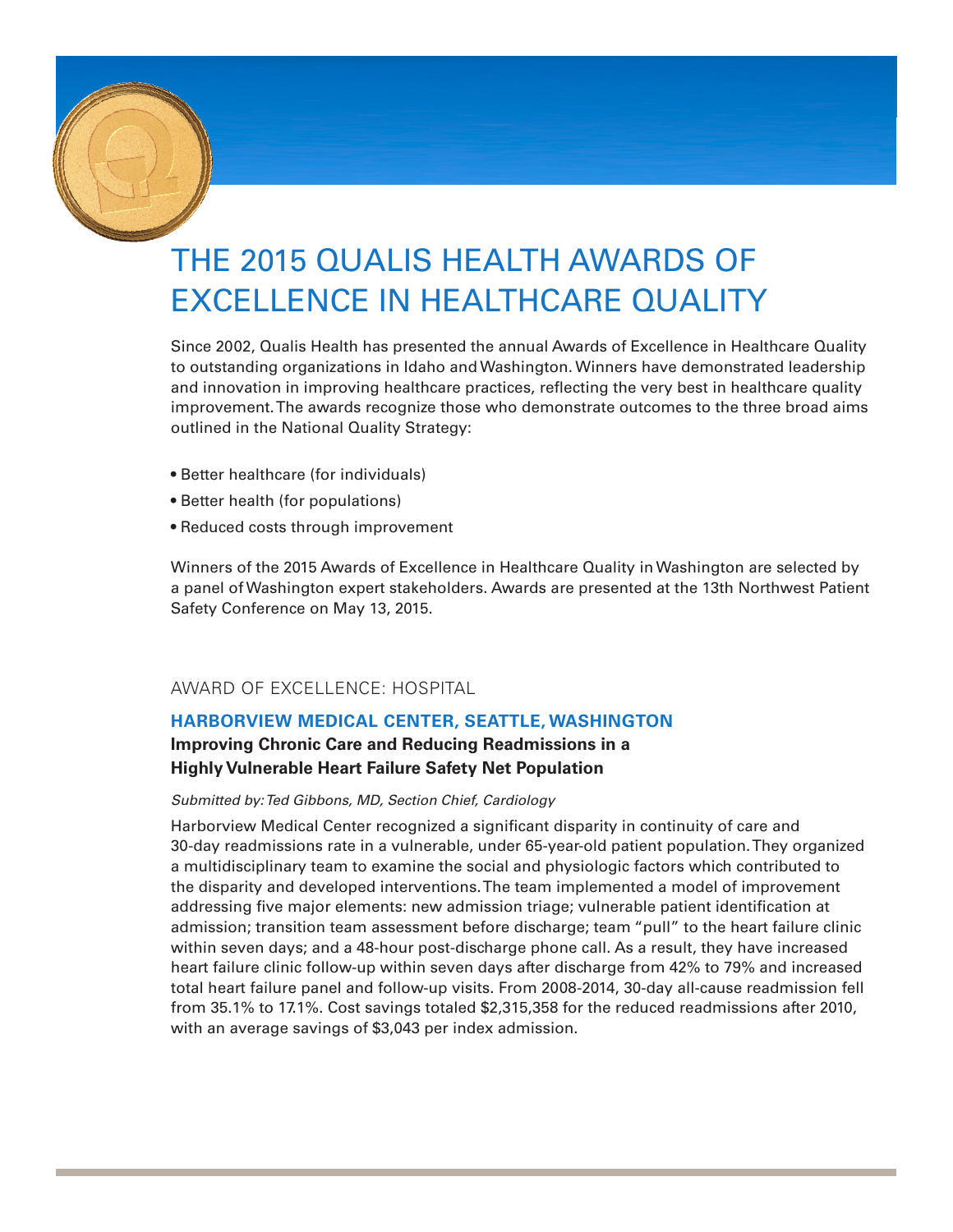## AWARD OF EXCELLENCE: HOSPITAL

#### **UW MEDICINE HEALTH SYSTEM, SEATTLE, WASHINGTON**

## **An Enterprise Approach to Evidence-based Performance Improvement for Central Venous Catheter (CVC) Associated Complications**

*Submitted by: Vanda Chaudhari, MHA, Transformation of Care, and the UW Medicine Health System Team (UW Physicians, University of Washington Medical Center, Harborview Medical Center, Northwest Hospital & Medical Center, Valley Medical Center)*

Management of complex illnesses may require access to veins around the heart to measure cardiac function and to administer medications. Catheters placed in the neck, upper chest and arm, or groin veins allow access to the central circulation. Although this is essential for some treatments, placement of a central venous catheter (CVC) risks injury to arteries or the lung and can mean longer term risks for infection. UW Medicine aimed to reduce complications and infections associated with CVCs. Practitioners who place elective CVCs completed mandatory simulation-based training which included a best practice standards checklist, a proctored experience, and staff support for both patient monitoring and timely CVC removal. This approach led to reduced CVC use overall, fewer complications, a 41% reduction in infections, and a cost savings of \$440,000. CVC placements are now considered a special privilege and an enterprise model for performance improvement in a high-risk technical procedure.

## AWARD OF EXCELLENCE: HOSPITAL

#### **VIRGINIA MASON MEDICAL CENTER, SEATTLE, WASHINGTON**

#### **Venous Thromboembolism Prophylaxis Journey at Virginia Mason Medical Center**

#### *Submitted by: Niloofar Alikashani, Inpatient Medication Safety Pharmacist*

Venous thromboembolism (VTE) represents the third most common cause of hospital related deaths in the United States. It is also the most common preventable cause of hospital death. Virginia Mason set out on multi-year journey to prevent hospital-acquired VTE in 2009. Multiple interventions were implemented, including an evidence-based VTE protocol in all admission orders, implementing real-time visual cues to prompt assessment of risk for the patient's changing clinical status, and enhancing patient education. By 2014, all of Virginia Mason's VTE measures exceed both the national and Washington state rates on Hospital Compare, and they demonstrate a 17-month rolling average of 100% compliance with VTE prophylaxis in the intensive care unit, a 12-month rolling average of 95.8% compliance in all non-ICU floors, and dramatically shortened lead times for VTE ordering and patient risk assessment.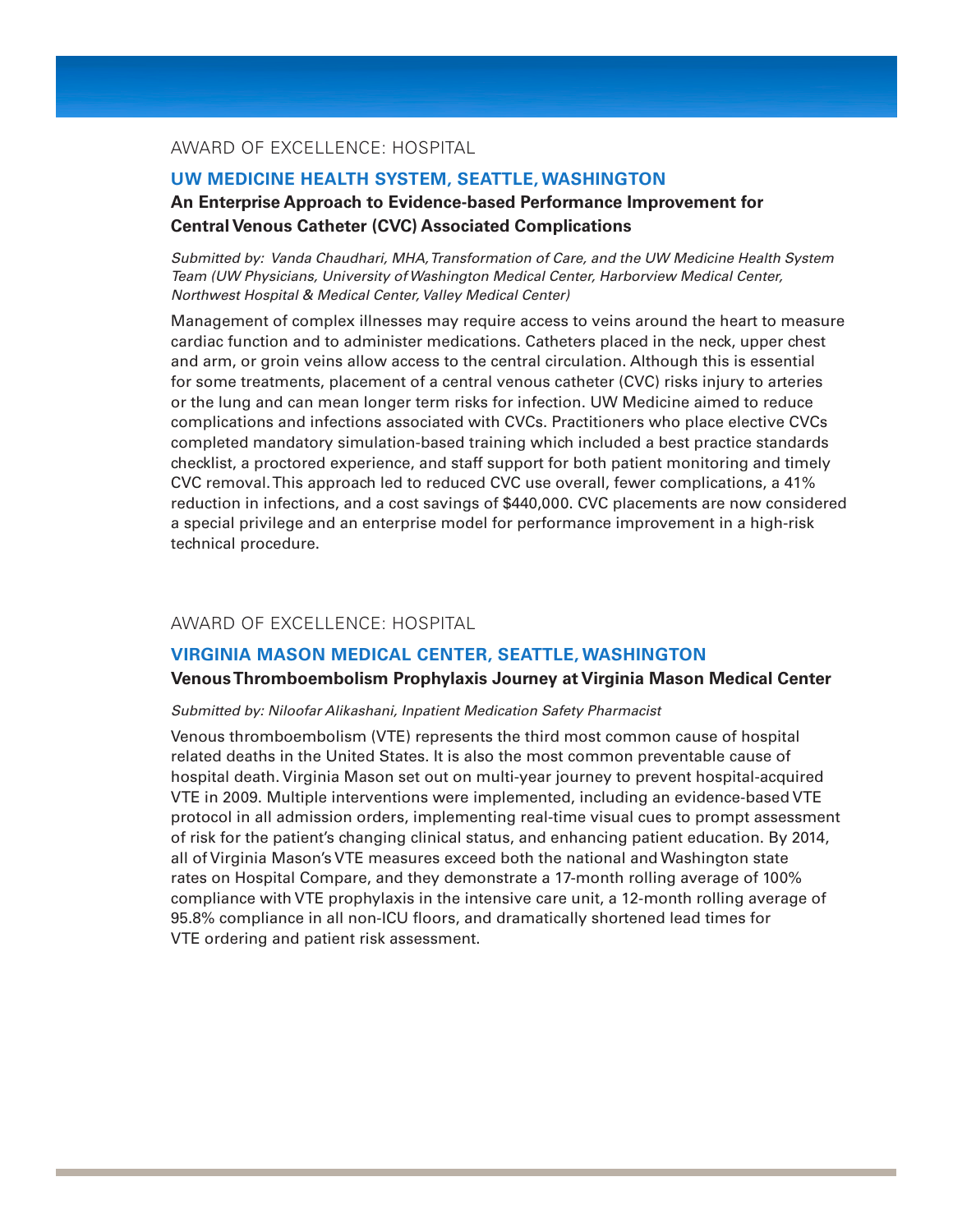## AWARD OF EXCELLENCE: HOSPITAL

## **YAKIMA VALLEY MEMORIAL HOSPITAL, YAKIMA, WASHINGTON Meds to Beds; Your Prescription Delivered to Your Bedside**

#### *Submitted by: Dr. Heather H Gamache & Randall G. Cline, PharmD, Pharmacy Manager & Master Black Belt, LSS*

Medication errors are dangerous to patients and costly. To reduce the risk of medication error and potential rehospitalization, Yakima Valley Memorial Hospital implemented Meds to Beds. At the patient's bedside, it brings together physicians, nurses, pharmacists, case managers, and most importantly the patient, to ensure medications, education, and instructions are delivered and understood prior to discharge. Instead of leaving the hospital with a prescription to be filled, medication is delivered to the patient prior to discharge so they can administer them in compliance with the physician's care plan. Meds to Beds has not only been a great customer satisfier, it also creates an error-proofing patient safety intervention process. Out of the first 71 patients observed (with 161 prescriptions), 25 interventions were made, a 9.8% error rate corrected at the bedside that potentially saved a negative outcome or readmission due to a medication error.

#### AWARD OF EXCELLENCE: CRITICAL ACCESS HOSPITAL

## **WHITMAN HOSPITAL MEDICAL CENTER, COLFAX, WASHINGTON Readmission Reduction**

#### *Submitted by: Kate Getz, RN*

Hospital readmissions are costly and often avoidable. Whitman Hospital Medical Center aimed to reduce readmissions within 30 days of discharge to skilled nursing facilities, as well as discharges to home, for the diagnoses of Congestive Heart Failure (CHF), Myocardial Infarction (MI) and Pneumonia. The hospital revamped the discharge process and developed a "High Risk for Readmission Assessment" form to evaluate each patient's individual risk factors for readmission. Each risk level had a corresponding list of interventions to assist the patient after returning to home. For discharges to skilled nursing facilities, communications between the facilities was enhanced and an RN-to-RN warm handover was implemented, alongwith a guide that included information deemed important by the accepting facilities. After these changes were implemented, readmissions from SNFs decreased from 32.5% in 2013 to 8.4% in 2014. Additionally, readmissions from home decreased for MI by 73.3% and pneumonia by 12.7% since 2012, and for CHF by 6.66% since 2013.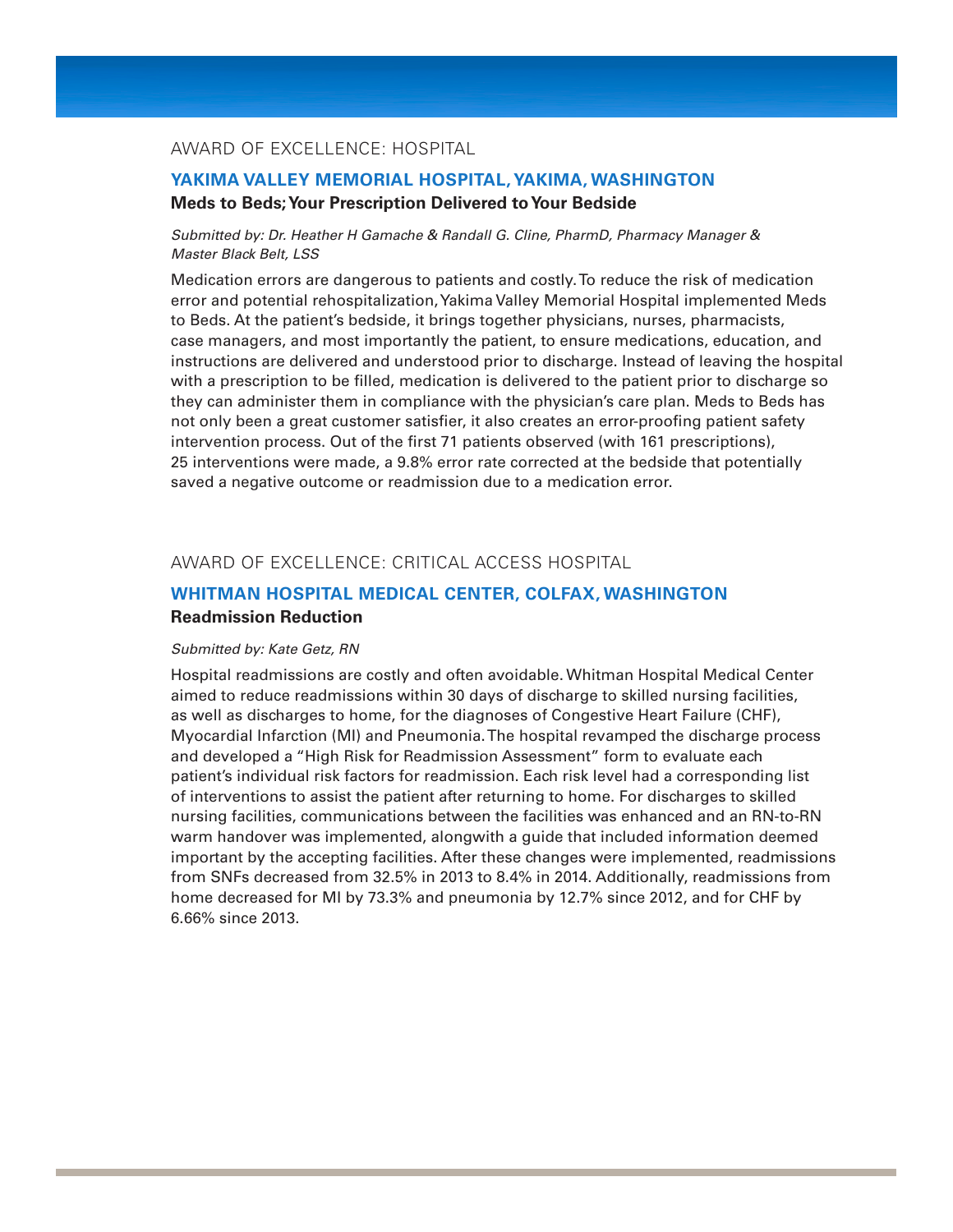## AWARD OF EXCELLENCE: POST-ACUTE/LONG-TERM CARE

## **PUYALLUP NURSING AND REHABILITATION CENTER, PUYALLUP, WASHINGTON Reducing Prevalence of New or Worsening Pressure Ulcers in Nursing Home Residents**

#### *Submitted by: Chelsey Smith, RN, DNS*

New or worsening pressure ulcers after nursing home admission impacts resident health outcomes, increases risk of re-hospitalizations, increases complaints and concerns regarding skin care, and increases costs for care. Puyallup Nursing and Rehabilitation Center was experiencing a high incidence rate of new or worsening pressure ulcers among residents, with rates ranging from 3.99% to 7.35%, significantly above the national benchmark. The facility set out to decrease the percentage of residents experiencing new or worsening pressure wounds. They partnered with a wound care specialist to participate in weekly rounds with the nurse management team and to provide education on wound care, including evaluation, intervention and prevention support. Emphasis was made on documentation, resident education and resident involvement around healing preferences. Staff education and wound rounds enhanced a team approach to prevention of skin breakdown. The rate of occurrence dropped to below the national average and the organization realized cost savings is \$344,925 per year.

#### AWARD OF EXCELLENCE: OUTPATIENT SERVICES

## **NORTHWEST KIDNEY CENTERS, SEATTLE, WASHINGTON**

## **Improving Kidney Transplantation Initiative**

#### *Submitted by: Dr. Leanna Tyshler, CKD and Clinical Quality Initiatives Medical Advisor; Transplant Liaison*

Chronic kidney disease (CKD) is devastating. Kidney failure, the last stage of CKD, requires patients to undergo dialysis or a kidney transplant to survive. Kidney transplantation is the best treatment option for eligible patients because it offers the best survival and quality of life. However, many patients are not informed of transplantation or feel too overwhelmed to pursue this option. Northwest Kidney Centers' Transplant Initiative was launched in 2009 to develop an infrastructure to: 1) address patients' needs before, during and after transplant; 2) educate patients about transplantation; 3) track each patient's transplant status; and 4) remove barriers to transplantation and collaborate with local hospital transplant programs. In 2014, the CMS dialysis facility reported that Northwest Kidney Centers' transplant rate is 80 percent better than the national average, and the number of dialysis patients that received a kidney transplant increased by 14 percent over 2013.